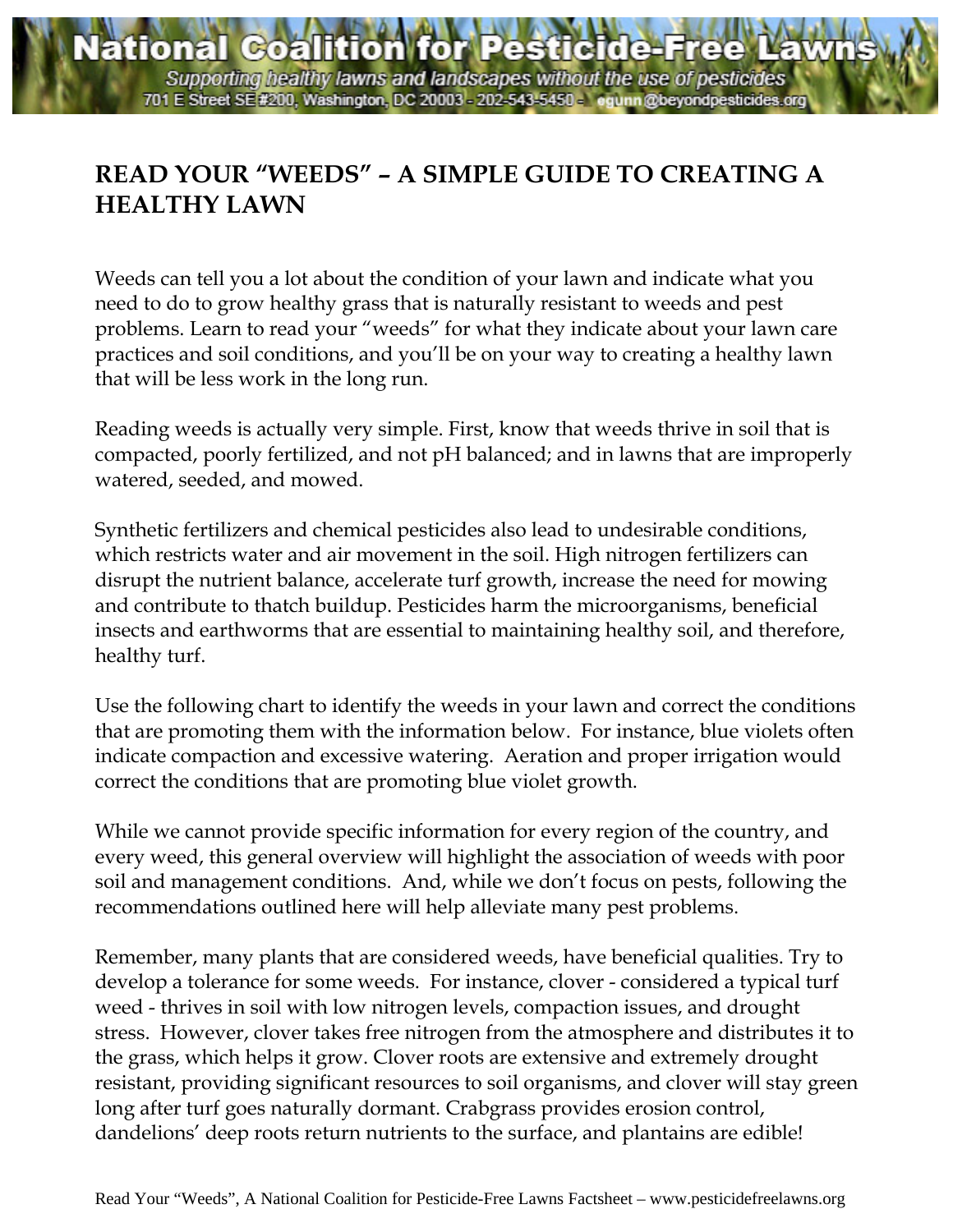| COMMON LAWN WEEDS AND WHAT CONTRIBUTES TO THEM |                     |                           |                  |             |                                                 |          |                     |
|------------------------------------------------|---------------------|---------------------------|------------------|-------------|-------------------------------------------------|----------|---------------------|
| Weed                                           | Common<br>Name      | Soil<br>Compaction        | Mowing<br>Height | pH          | Fertility                                       | Watering | Poor<br>Drainage    |
|                                                | Annual<br>bluegrass | $\boldsymbol{\mathsf{X}}$ | $\mathbf L$      |             | $\mathbf E$                                     | E        |                     |
|                                                | Clover              | $\chi$                    |                  | $\mathbf L$ | $\mathbf{L}$<br>$(\mathbf{N})$                  | D/E      |                     |
|                                                | Crabgrass           |                           | $\mathbf L$      |             | $\mathbf L$                                     | D/E      |                     |
|                                                | Dandelion           | $\boldsymbol{\chi}$       |                  | L           | $\mathbf L$<br>(Ca)<br>${\bf E}$<br>(K)         |          |                     |
|                                                | Ivy<br>(Ground)     |                           |                  |             |                                                 |          | $\boldsymbol{\chi}$ |
|                                                | Knotweed            | $\boldsymbol{\chi}$       |                  | $\mathbf L$ | $\mathbf L$<br>(Ca)<br>${\bf E}$<br>$(K, Mg)$ , |          | $\chi$              |
|                                                | Plantains           | $\boldsymbol{\chi}$       | $\mathbf L$      | $\mathbf L$ | $\Gamma$                                        |          | $\chi$              |

**X- Condition associated with the weed, D- Drought, E- Excessive, H- High, L- Low, K- Potassium, Mg- Magnesium, N- Nitrogen** 

Illustrations Source: *Cornell University Cooperative Extension*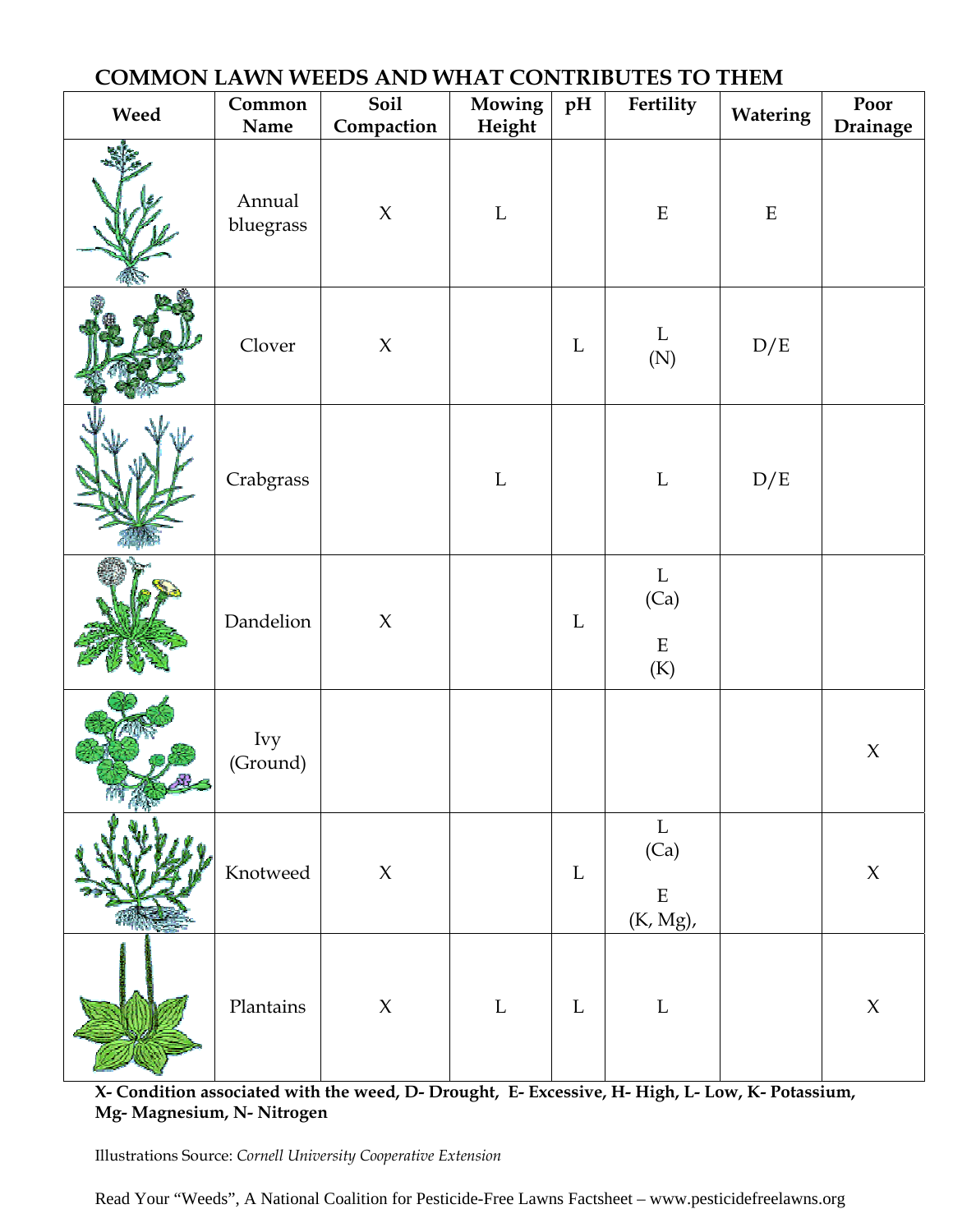## **ELIMINATE THE CONDITIONS THAT PROMOTE WEEDS**

- **1. Compaction** Compaction is an invitation for weeds**.** If your lawn is hard, compacted, and full of weeds, aerate to help air, water and fertilizer to enter. If you can't stick a screwdriver easily into your soil, it is too compacted. Get together with your neighbors and rent an aerator. Once you have an established, healthy lawn, worms and birds pecking at your soil will aerate it for free!
- **2. Mowing Height**  Bad mowing practices cause many lawn problems. Mowing lower than  $1\frac{1}{2}$  to  $1\frac{3}{4}$  inches can kill the root system by preventing photosynthesis, and mowing with a dull blade makes the turf susceptible to disease. A low mowing height also invites sunlight in for weeds to sprout.

While grass species vary across the country, most lawns are a mix of kentucky bluegrass and fine fescue. Generally, you should **keep a lawn at 3- 3 ½ inches**. Mowing high allows the grass to develop deeper, drought-resistant roots systems. For the first and last cut of the season, mow to 2 inches. Do not mow more than 1/3 of the grass blade at a time. **Keep your mower blades sharp** to prevent the development and spread of fungal disease, or ask your service provider to sharpen their blades frequently.

**3. Soil pH and Soil Testing –** Low pH means acidic conditions and high pH indicates alkaline conditions. If the pH is too high, your grass cannot properly absorb nutrients. Ideal pH should be between 6.5-7.0, slightly acidic. Thriving dandelions indicate a pH of about 7.5.

Generally, lime is added to raise the pH and sulfur is added to lower the pH, and adding compost can naturally correct your pH. A soil test is highly recommended to determine the soil pH and specific nutrient needs. Contact your extension service to find out how to take a soil sample. In addition to nutrients and pH analysis, ask for organic content analysis, and request organic care recommendations. Organic content should be 5% or higher.

**4. Fertility -** Soil testing is the best way to determine your soil's specific nutrient needs. Fertilizing in early fall ensures good growth and root development for your grass. Nitrogen, the most abundant nutrient in lawn fertilizers promotes color and growth. Adding too much nitrogen, or quick-release synthetic fertilizers, can weaken the grass, alter the pH, promote disease, insect, and thatch build-up.

Your grass clippings contain 58% of the nitrogen added from fertilizers, improve soil conditions, suppress disease, and reduce thatch and crabgrass. So, **leave the clippings on your lawn.** You can use a mulching mower and leave the leaves too.